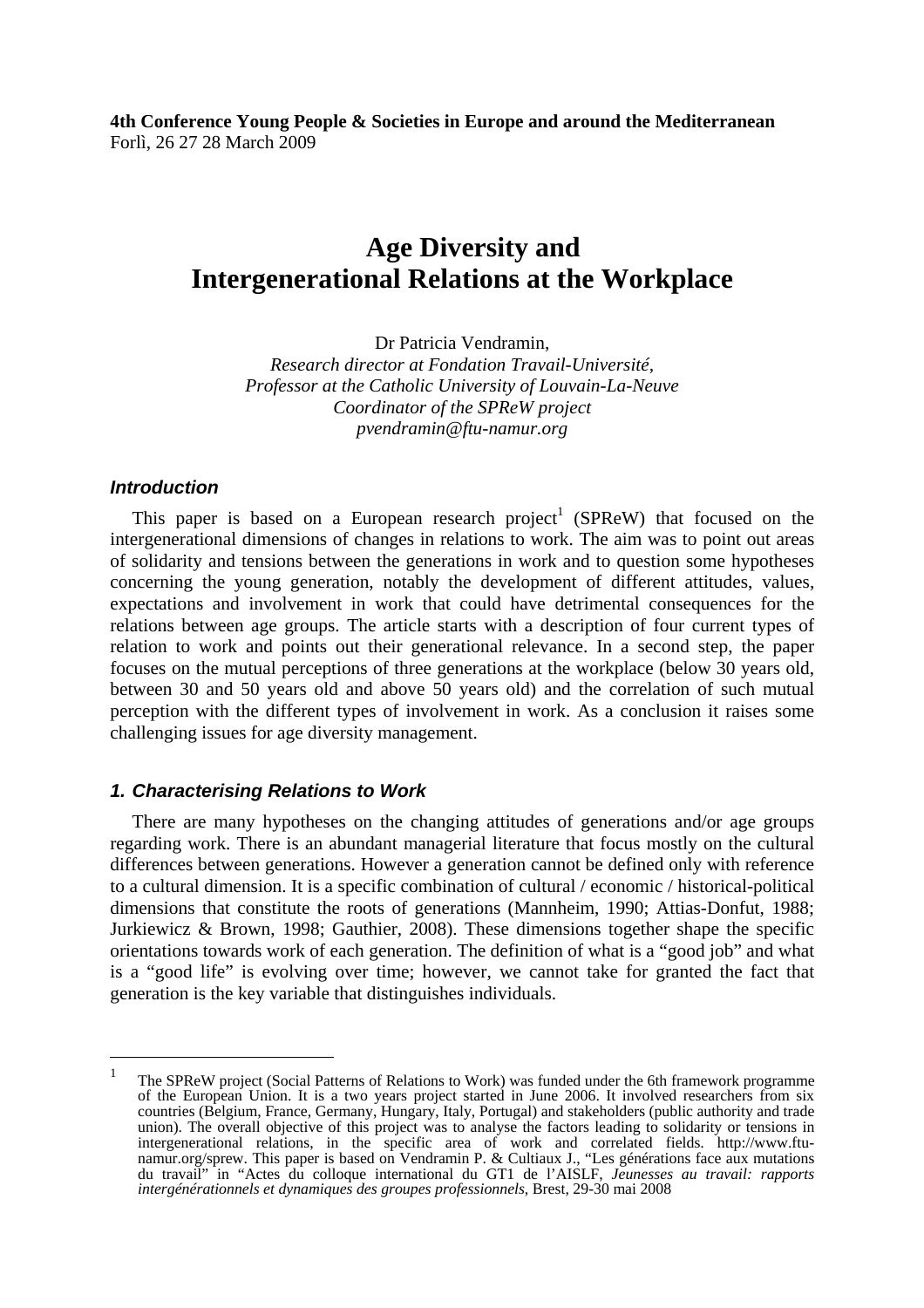The concept of work orientation – or relation to work, depending on the translation of the concept – refers to patterns of interpretation that are socially acquired knowledge, which results partly from people's own experiences and partly from collective experience (Schütz & Luckmann, 1973). For different areas of life, different patterns of interpretation are available. Everyday-life orientations are self-evident patterns of action, which structure life. They are usually defined by non-conscious motives. An analysis of work orientation is, in this sense, an analysis of motivations for involvement in work. Work orientations are socio-psychic patterns of the individual in his/her relation to work. Orientation here means the norms the individual has internalised during his/her life course and that s/he applies to the relevant areas of his/her regular daily life (family, leisure and work, etc.).

Research that analyses changes in relations to work looks for convergences among generations and for explicative variables for these changes, with a strong hypothesis that age plays a key role. It was the aim of the SPReW research to test such an age hypothesis. The research draws on empirical material collected in six countries in Europe<sup>2</sup>. This article is mainly based on the empirical material collected in Belgium – 31 narrative interviews and 3 group interviews, all with active workers and spread across five types of organisation (government, hospital, steel industry, commercial SME and IT companies). The narrative interviews set out to address the personal and the professional stories, the visions of work and the perceptions of the generations at work. The group interviews focused on the dynamics of intergenerational relationships. The material was analysed with collective hermeneutics (Molitor, 1990). This paper proposes a typology of forms of relation to work that highlights four typical forms of involvement in work, not necessarily linked to age (Cultiaux & Vendramin, 2009). This typology is validated by the results of the empirical work conducted in the five other countries covered by the research project.

The typology is not an end in itself; it is a way of reducing complexity and ordering heterogeneity (Coenen-Huther, 2003; Schnapper, 1999) and of pointing out the common characteristics between people that show convergent ways of engaging in work. Understanding changes in relations to work has not only scientific relevance; it has also pragmatic relevance as types of relation to work shape visions of work, expectations of work, visions of careers and management, relations to knowledge and learning, and specific expectations towards public policies.

The typology is built around two axes: one that differentiates the type of involvement in work, either dominated by pragmatism or by subjective / reflexive involvement. These terms refer to well-known concepts in the analysis of relations to work or the meaning of work. Research distinguishes the *instrumental*, *social* and *symbolic* dimensions of work (Paugam, 2000; Nicole-Drancourt & Roulleau Berger, 2001; Riffault & Tchernia, 2002, 2003; Zoll, 1992). Briefly, the instrumental dimension refers to the "material" expectations (level of income, security of employment), the social dimension to the importance of human relations at work and, finally, the symbolic dimension with opportunities for self-development, knowledge acquisition, interest in the work content, feeling of success, autonomy and social usefulness.

The pragmatic and reflexive involvement in work also refers to the distinction between post-materialistic and materialistic orientations (Inglehart & Baker, 2000). The vision in the pragmatic orientation is that working is necessary in order to meet personal and family needs.

 $\overline{\phantom{a}}$ 

 $\overline{2}$  Among other things, on 163 narratives interviews distributed among three age groups (under 30 years old, 30 to 50 years old and more than 50 years old) and 18 group interviews.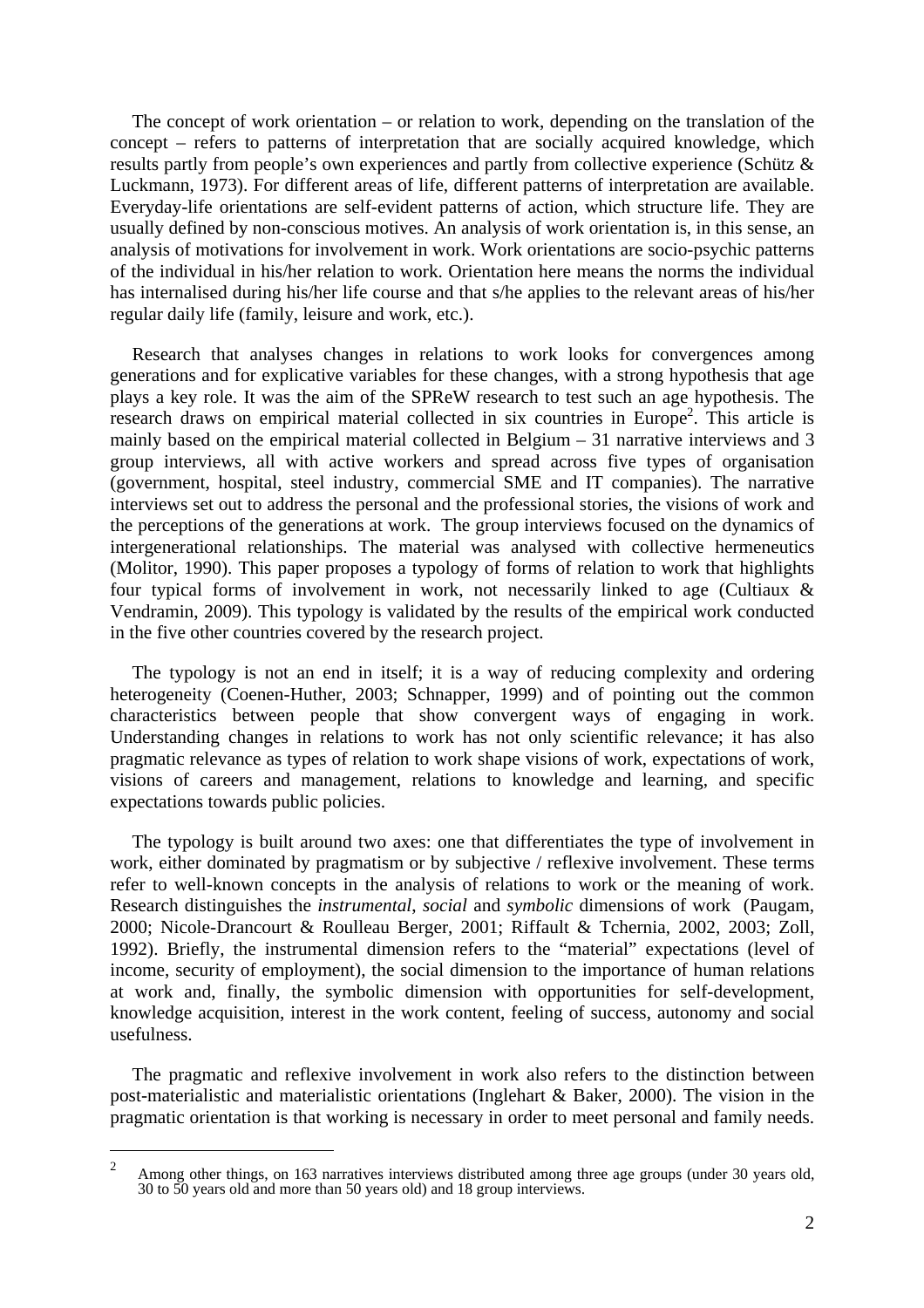Work is not "life"; it is a means. As work takes a significant place in life, then it has also to be pleasant (good atmosphere, security…). When involvement in work is rather reflexive, work plays a key role in personal identity; self-development is important as well as initiative, creativity and knowledge development. The concept of involvement or attitude used here must be understood in a broad sense. It refers not only to the representations people draw on but also to the places that people want to reach and the values they are referring to.

In pragmatic involvement as in reflexive involvement, two different attitudes are possible; they are influenced by the trajectories, the life course of individuals. This "life course" perspective is important and individuals are divided broadly into two groups: on the one hand, those who follow, as far as possible, a more or less normal pathway through life – a normative calendar (Guillaume & Lalive d'Epinay, 2005; Kholi, 1986), which has standard milestones (education, work, independent living, starting a family…) through institutionalised steps and, on the other hand, those who follow an individual trajectory, either by choice or constraint, a trajectory that is not always in line with social institutions and policies (Maier, 2008). The intersection between these two axes suggests four types of relation to work (see table).

|                                             |                              | <b>Pragmatic Attitude</b>                        | <b>Reflexive Attitude</b>                       |                         |
|---------------------------------------------|------------------------------|--------------------------------------------------|-------------------------------------------------|-------------------------|
| <b>Standardised</b><br><b>Life Course</b>   | more<br>work<br>si.          | I. Work is<br>a constraint to live<br>positively | III. Work<br>supports self-<br>development.     | Work is<br>than<br>more |
| <b>Individualised</b><br><b>Life Course</b> | important than<br>Employment | II. Work is<br>a means for earning<br>money      | IV. Work is<br>a cornerstone of the<br>identity | employment<br>important |

**Typology of Forms of Relation to Work** 

Source : Cultiaux J., Vendramin P., 2008

It quickly transpires that it is necessary to introduce an additional variable in the typology: a distinction between *work* and *employment*. Both of these constitute what we commonly name "work"; however, we forget that they refer to diverse realities. Employment is what gives access to work; it is what defines the conditions in which work will be performed while work refers to the content and organisation of activities (Piotet, 2007). Individuals give different importance to those two dimensions. In some cases, "work" will be the more important component of a "job" while in other cases "employment" will be more important. In the two attitudes of the typology (pragmatic / reflexive), either work or employment is privileged. This distinction is important because it seems that potential areas of tensions between the generations concern "employment" rather than "work". Employment is more important than work for types I and II while work is more important than employment in type III and IV. The types identified in the typology are defined as follows.

#### – **Work as "a Constraint to Live Positively"**

In this first type, work is experienced as a source of income and a requirement for participating in social life. The instrumental dimension of work is important but not exclusive. Job security is also crucial; it is more important than the level of wages or career prospects. People in this group are also looking for a friendly working group, a pleasant atmosphere. This latter refers to the social dimension of work, mutual support and the ambience, but also to the usefulness of work. People in this group have active profiles; they may change jobs in order to find more secure or more enjoyable work. All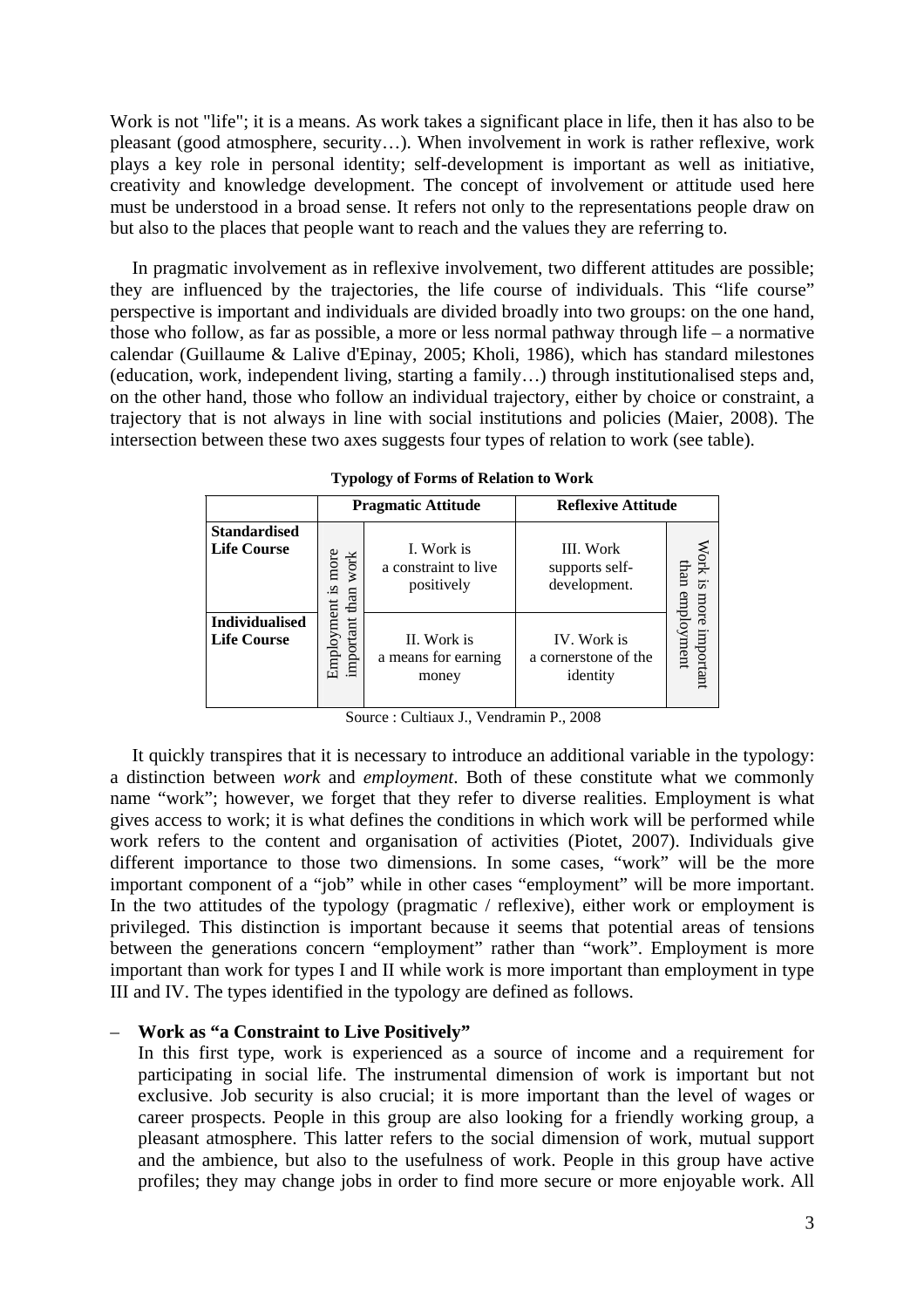age groups are represented in this type, but there is a lower proportion of the middle-aged range. We find both men and women, with no specific gender differentiation. There are also people from all levels of qualification, but with a higher proportion of poorly qualified people. This is the type in which we have the largest group of interviewees.

#### – **Work as "a Means for Earning Money"**

Type II includes individuals with a mostly pragmatic approach to work. Having pleasure at work or opportunities for self-development is regarded as a "happy chance" and in any case is not a major concern. Work is a means to an end; it is not an end in itself. The social dimension of work is a relatively unimportant dimension, subjective involvement is not possible and in fact is seen as suspect. If the instrumental dimension prevails, individuals belonging to this group are not career-minded. Their ambition is limited to the wish to have sufficient income and employment security to satisfy family and individual needs. People with these profiles are rather passive as regards their working conditions. This is the smallest group compared to the other types. All age groups are represented in this type, as well as all levels of qualification. This is a "man type"; we have found mostly men having this relation to work.

## – **Work as "a Support to Self-Development"**

Individuals belonging to this type III consider work as a key resource for their wellbeing and their development. Concrete work is a way to discover personal abilities and skills. The social dimension of work is also important while the instrumental dimension of work is secondary. Stability may be considered as important because it helps to consolidate the achievements of a career or to reconcile professional commitments and private life. Security is not essential and bifurcations are possible for more challenging jobs. Colleagues and hierarchy are important because they provide recognition. People with these profiles are quite proactive. Their commitment is high, in both professional and family life. This is the second largest group, although significantly less large than the first type. It is characterised by a high proportion of middle-aged people and a higher proportion of women – even if men are well represented. People in this group have mostly middle and high levels of qualification.

# – **Work as "the Cornerstone of the Identity"**

In type IV, the commitment of individuals to work is highly subjective; a successful life is linked to a successful professional life. Levels of income and status are crucial in the assessment of a job; stability is secondary. A strong connection with the company, the organisation, and particularly with bosses or colleagues, can be considered as a constraint to personal prospects. The search for excellence is permanent and people belonging to this group are very proactive. There is a close association between work and life. This type is not very large, however it is larger than type II. All age groups are represented but there is a higher proportion of young workers. There is no gender difference and the average level of qualification is rather high.

An important outcome of the analysis is that there is no correlation between different forms of relation to work, and age or generation. The age groups are split between the different types. A more detailed analysis of the trajectories would highlight the dynamics inherent in these types and the intrinsic mobility of each group.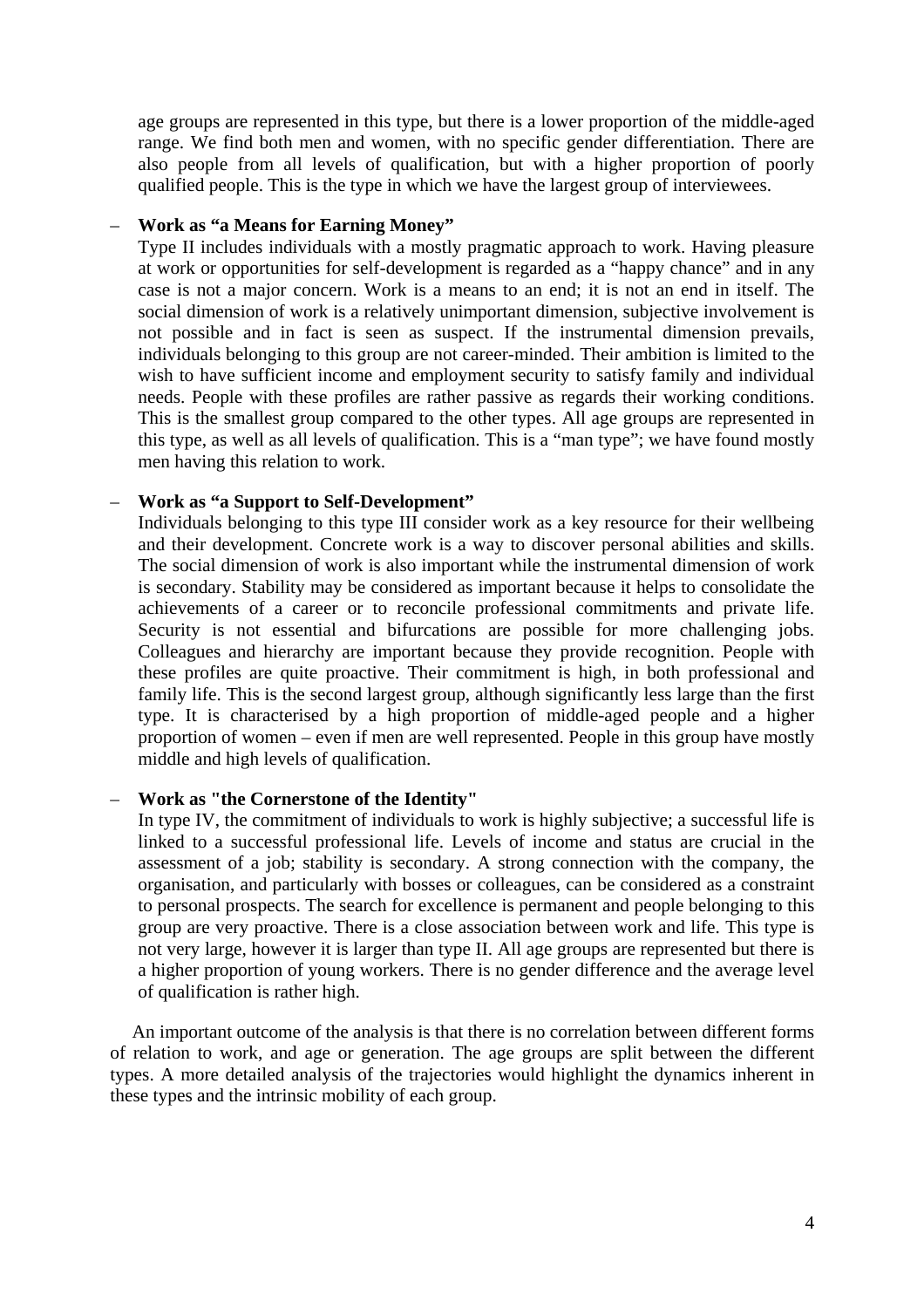## *2. Mutual Perception of Generations at Work*

Interviewees were also asked to describe their images of the other age groups / generations at work. How are they perceived? What characterises them? How do the different generations work together? What about solidarity or tensions between the generations in their daily work? Before going into the content of the narratives, it is interesting to note that the discourses on the generations at work are more or less prolix according to certain criteria. Thus, those who are the more verbose, positively or negatively, about other generations are: workers over 50 years, individuals who belong to type II of the typology (work as a means for earning money), men, and people with lower education levels. Workers in the middle-age group (30 to 50 years old) are the most critical when they talk about the other age groups. It is also interesting to note that the discourses usually focus on the extreme age groups (younger or older), as if the middle generation was invisible. The demarcation between age groups is far from homogeneous, as are concepts of "young" or "older" worker. Finally, the generation that is most discussed is the younger generation. Analysis of interviews revealed five recurrent topics that are developed below.

## – **Attitudes Regarding Work and Employment**

Generally, young workers are the least talkative on this topic. Attitudes are primarily a matter of discussion among workers over 30 years old. They see the younger generation as very different from the other generations and they qualify this difference in terms of "motivation": young workers lack initiative in and enthusiasm for their work, and their interest is assumed to be mainly instrumental. This attitude is explained by cultural changes, and by changes in the psychological contract between employers and employees. Younger workers are oriented to short-term issues, to dealing with unstable jobs and to managing their own career paths. Therefore, they do not have the same loyalty towards their employers, and the older generations interpret this as a lack of motivation. However, sometimes the older generation itself is suspected of lacking in motivation (being blasé or unconcerned), while younger workers are perceived as highly-motivated and bringing new blood into organisations – this image is, however, less frequently-held. Commonplace assumptions regarding young workers entering the labour market are not new. The difference today is that companies are rediscovering the younger generation that they had previously marginalised as a silent work force kept under control by the fear of unemployment (Flamant, 2005).

## – **ICT as Figurehead of Modernisation<sup>3</sup>**

 $\overline{\phantom{a}}$ 

When discussing the generations at work, skills and abilities with information and communication technologies (ICT) are the first topics that come up. It is interesting to note that for only two age groups is there an issue of their ability to work with ICT: workers under 30 years old and those over 50 years old. This does not appear as a concern for the middle-aged group. This can be explained by the curve of diffusion and appropriation of ICT over the last twenty years. The common assumption is that young workers are more skilled, and older workers less competent and more reticent, regarding the use of ICT. Older workers belong to the last generation that has spent a significant part of its life (professional and private) without doing so. For the older generation, ICTs are associated with all the major changes that have taken place in the world of work during the past twenty years: changes in organisational models, the growth of network

<sup>3</sup> Modernisation refers here to all changes that occurred in work during the last twenty years, not only in the area of technological development but also in work organisation, management of human resources, globalisation, enterprises restructuring, etc.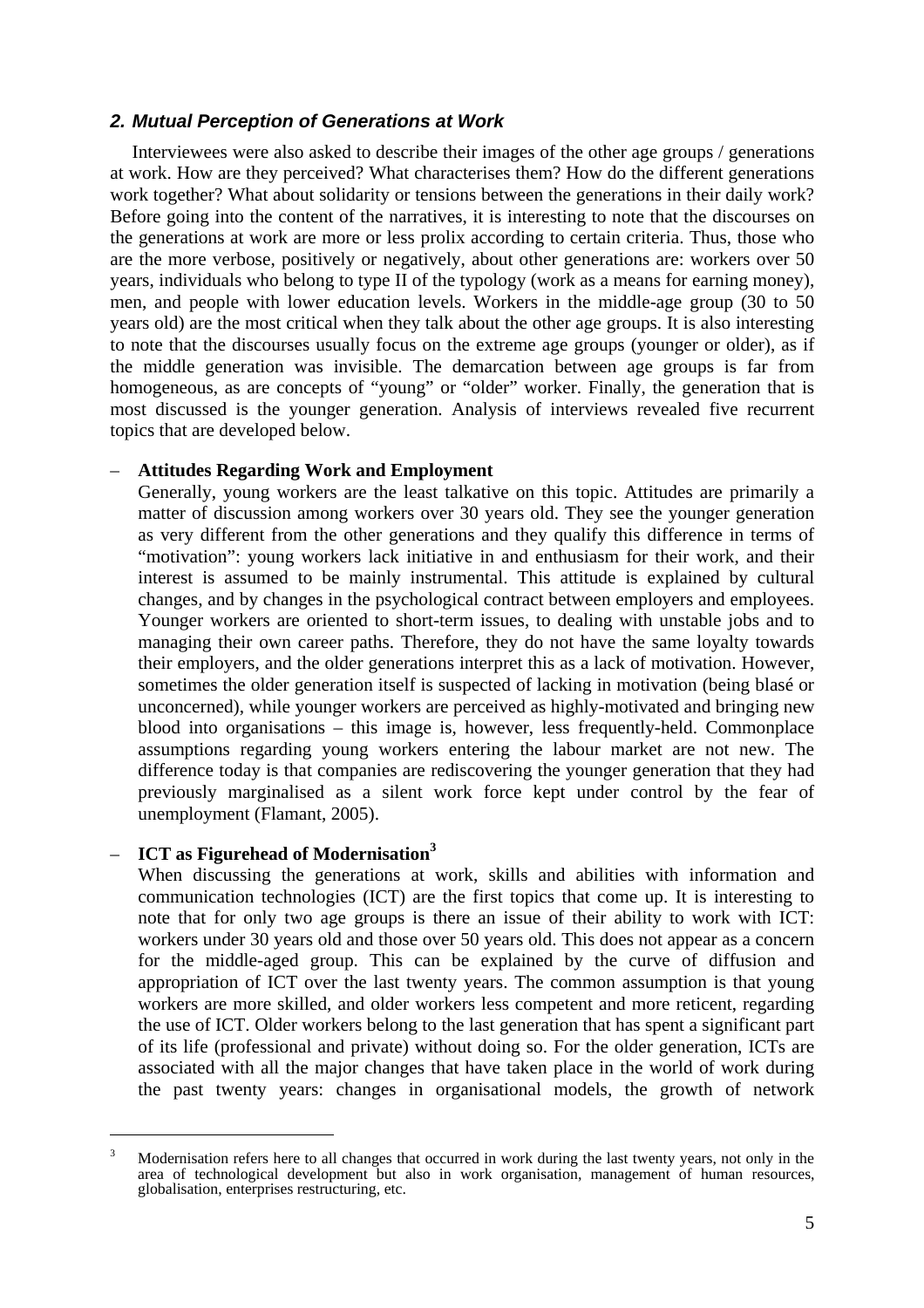enterprises, the use of outsourcing, the development of services, the automation of informal tasks, the codification of knowledge, flexibility, and massive layoffs in many industries and in large administrations... The differences between the generations in the ability to live with ICT at work can be understood as a clash between two eras of capitalism (Boltanski and Chiapello 1999) and between two working environments, which have been radically transformed.

#### – **The Mark of Trajectories**

Discourses about trajectories are mixed. Some things are clear: the trajectories and careers of young workers are different from those of other generations of workers. Each generation is aware of these differences; however, it is mainly older workers who raise this topic. Differences exist at all points in the trajectories of employees of different generations: in their education, entry routes into the labour market, when starting a family, in working conditions... Older workers have a twofold discourse: on the one hand, they describe life as being easier for young workers, but on the other hand, they describe the employment status of young workers as being extremely difficult compared to what older workers experienced when they entered the labour market many years ago. Insecurity, despite the completion of higher education, is seen as the main characteristic of youth trajectories. The life course or trajectory perspective is important in the analysis of intergenerational relations at work; the differences are rooted in contexts but they also leave their mark. Past history matters in an individual trajectory and past experiences have an impact on future steps, they leave marks that will not disappear spontaneously (Chauvel, 2007).

#### – **The Social Dimension of Work**

The quality of social relationships is an important aspect of work experience for all age groups, and age does not appear as an obstacle to good working relationships. Generally, age diversity is seen as positive for organisations. In this area, the tension between individualism and solidarity is an important issue, which is most often mentioned by older workers. The workplace is seen by them as more individualistic than in the past, while solidarity is declining for various reasons related to individuals and to society as a whole. However, these discourses are very ambiguous because, while saying this, people tell stories that demonstrate the vitality of social bonds in the workplace. Discussions about the future of social bonds in the workplace reflect a meeting of two conceptions of the enterprise held by the different generations. The majority of older workers' careers were spent in communitarian enterprises, while young workers enter the labour market with images of open organisations, an organisational model, which is promoted in the public sphere. However, discussions about individualisation do not rest exclusively on the workplace; they address society as a whole. There are many pessimistic approaches to this phenomenon, though some are more optimistic. They see the situation as one of change rather than destruction. The assumption is that social bonds, solidarity and collective belongings in the workplace are not disappearing but being transformed (Vendramin, 2004).

## – **Knowledge and Ways of Working**

With respect to their portfolios of skills and their working methods, older workers are described as more structured, more logical, more organised, less hyperactive, more serene. They bring their wisdom to bear in their daily work. These attributes are seen as the product of experience. By contrast, young workers are described (by themselves as well) as excited, chatty, impulsive. Older workers are not considered as less efficient than their younger counterparts. Efficiency is seen as the product of time and experience.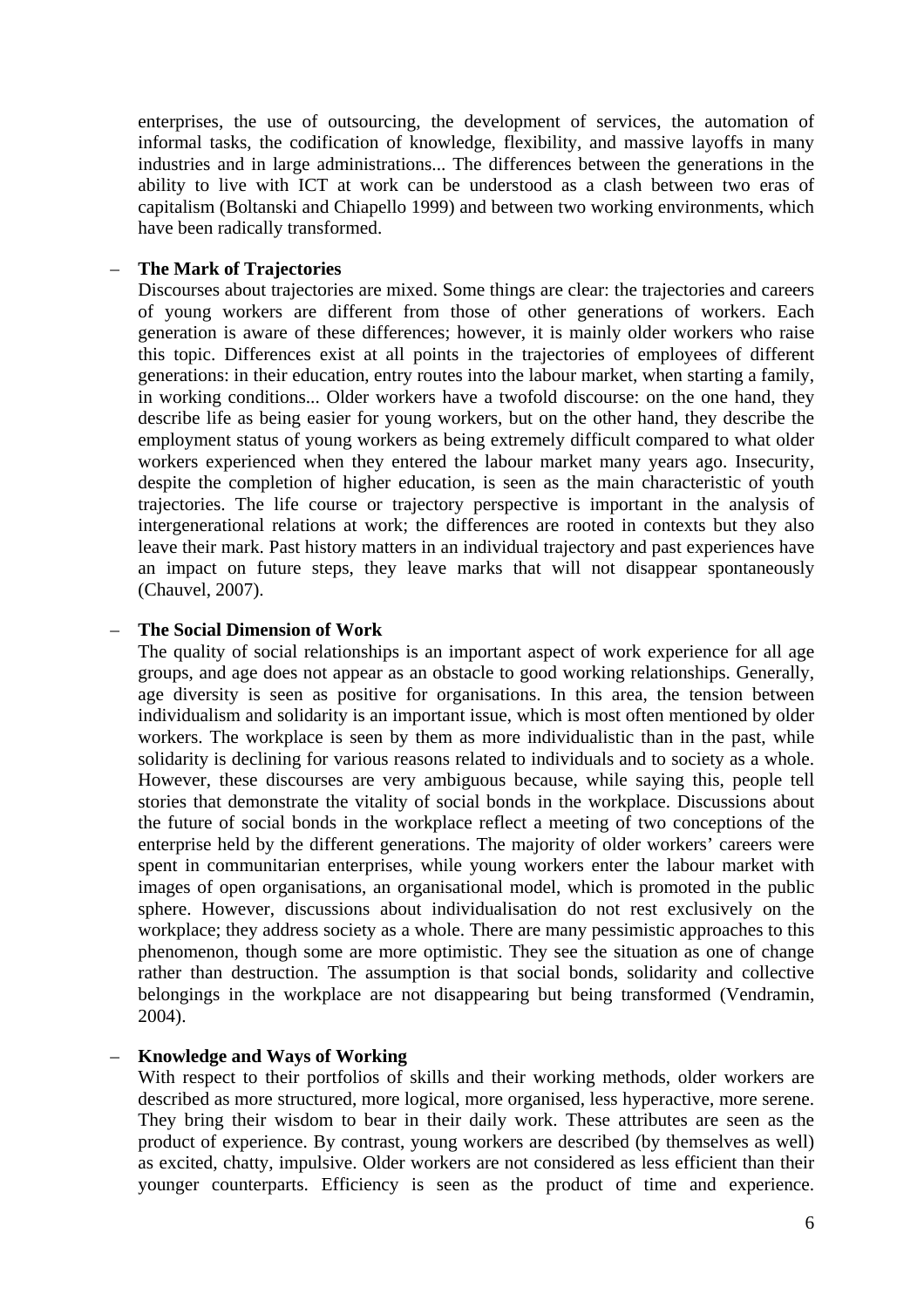Knowledge capital and knowledge transfer are key issues, with the different generations having different viewpoints on them. Some young workers say they must take the initiative and ask questions to older workers; the exchange of knowledge is not spontaneous. For others, knowledge sharing is natural and comes automatically through cooperation, when the organisation and work rhythms allow such cooperation, and when young workers are not confined to peripheral tasks. Some interviewees also note that knowledge transmission is not only a matter of age; all newcomers are in learning situations. If experience belongs to older workers, young workers seem to be more at the cutting edge of new working methods. Finally, transmission of knowledge is not seen as a unidirectional phenomenon; it also flows from younger to older workers.

## *3. Visions of the Generations at Work and Types of Relation to Work*

There are links between the patterns of relations to work and the visions of the generations. One main question behind this cross-analysis is to understand if specific patterns of relation to work are associated with specific visions of the generations. Another key question is to identify if there are specific areas of tensions between generations according to types of relation to work.

|                                                                     | <b>Pragmatic attitude</b>              |                                                                                                                                                                                                                                                                                                                                                                      | <b>Reflexive attitude</b>                                                                                                                                                                                                                                                  |                                                                |
|---------------------------------------------------------------------|----------------------------------------|----------------------------------------------------------------------------------------------------------------------------------------------------------------------------------------------------------------------------------------------------------------------------------------------------------------------------------------------------------------------|----------------------------------------------------------------------------------------------------------------------------------------------------------------------------------------------------------------------------------------------------------------------------|----------------------------------------------------------------|
| Standardised<br>life course<br><b>Individualised</b><br>life course | Employment is more important than work | I. Work is a constraint to live<br>positively<br>$++$ Human relations<br>++ Attitudes<br>Employment security<br>$^{+}$<br>Knowledge<br>$\overline{\phantom{a}}$<br>Methods of work<br>$\overline{\phantom{a}}$<br>Modernisation / ICT<br>$\overline{\phantom{a}}$<br>II. Work is a means<br>of earning money<br>++ Employment security<br>Modernisation / ICT<br>$+$ | <b>III.</b> Work supports<br>self-development<br>++ Knowledge<br>++ Methods of work<br>$++$ Human relations<br>Attitudes<br><b>Employment security</b><br>IV. Work is a cornerstone of the<br>identity<br>++ Attitudes<br>++ Methods of work<br><b>Employment security</b> | Work<br>S <sub>i</sub><br>more<br>important than<br>employment |
|                                                                     |                                        |                                                                                                                                                                                                                                                                                                                                                                      | Human relations                                                                                                                                                                                                                                                            |                                                                |

| Typology of Forms of Relation to Work and Visions of Generations                |
|---------------------------------------------------------------------------------|
| <b>Relative Importance of different Work Components</b>                         |
| ++ Very Important; + Important; - Of Little Importance; -- Not at all Important |

In the type I, discourse regarding the generations mainly focuses on human relations and attitudes, which are important points for these individuals. Security of employment can be a problematic issue. Knowledge, ways of working and the issue of work modernisation through the use of ICT are not discussed from a generational perspective.

In type II, the main topics regarding the generations concern security of employment and potential competition between the different age groups regarding their employment status. There is no competition in work, but there is competition in employment. The issue of modernisation is raised in the discourse about generations; it can create demarcations (not meaning oppositions) between age groups.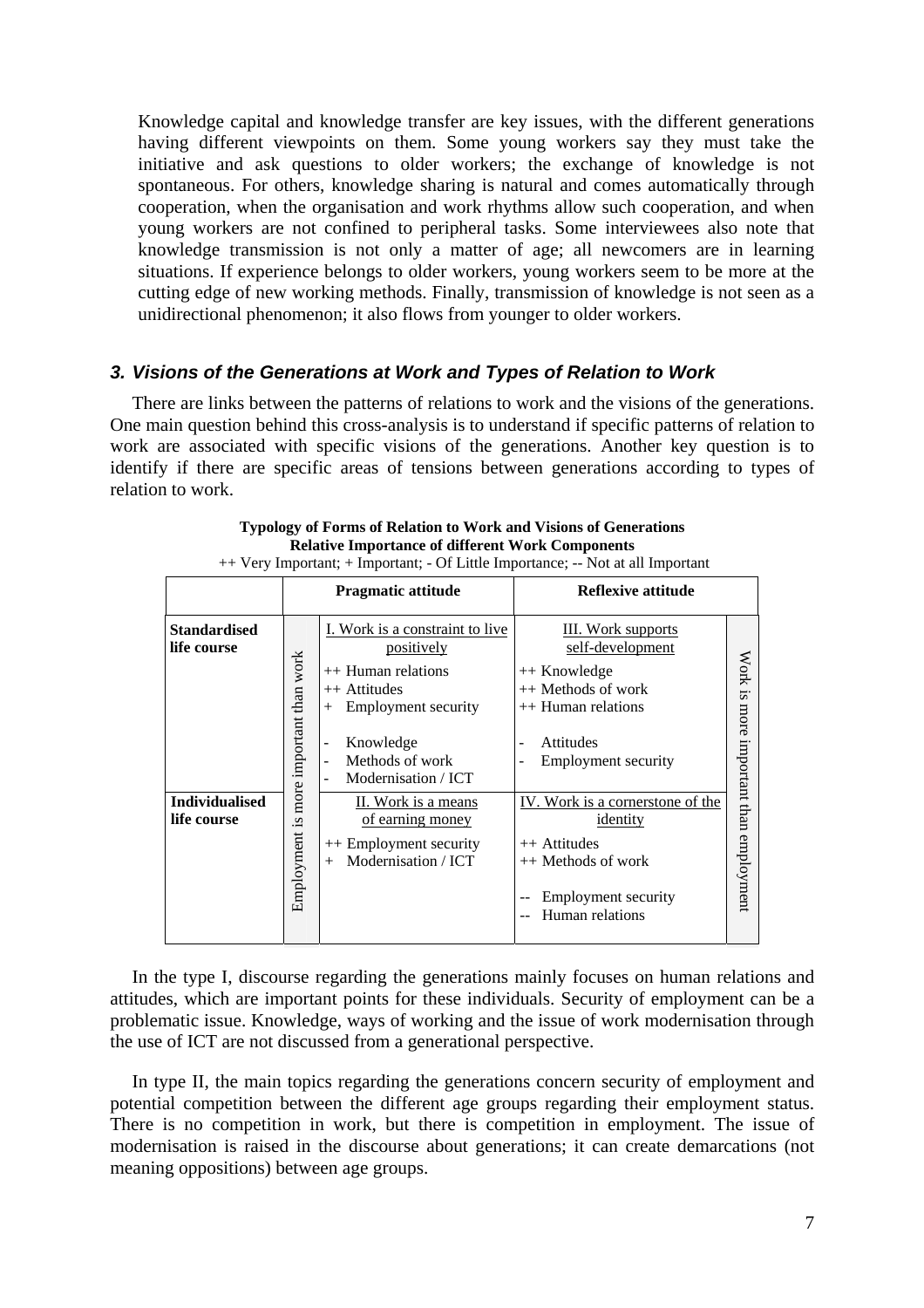For people in type III, discourses about the generations focus more on knowledge and ways of working, and also on human relations. Attitude is not a controversial issue. Employment is not an area of tension; there is no competition between the different age groups regarding status in employment and job security.

For workers in type IV, human relations are not an issue in discourses concerning the generations, and security of employment is not an area of competition between the different age groups. Attitudes and ways of working have more importance in the visions of other generations.

#### *4. Conclusions*

Much research demonstrates a transformation in the value attached to work and in relations to work; work's domination of life gives way to a multi-dimensional approach to life in which other areas (family, leisure, social life…) have also importance. This changing role of work in broader life does not appear to be generationally-specific. While some age groups have some specific characteristics, all the generations appear to have varied types of involvement in work.

There are obvious areas of firm difference between age groups: in terms of visions of the enterprise (communitarian versus open); ways of developing social bonds; ICT skills and the communication methods shaped by these tools; informal interests. However, noting these differences is not the same as pointing out potential sources of tensions between the generations. Most of these differences do not create tensions between age groups at work. The potential areas of tension between the generations are not related to work, but rather to employment. In other words, the discourse of one generation regarding another is more contentious when employment is at stake. The age group with the more divisive discourse about the generations is the middle-age group, perhaps those who feel more threatened by competition in work. Indeed, they tend to feel threatened by the increasing deregulation of the labour market and their lack of new skills in comparison to younger workers. They also feel a bit envious both of their older colleagues, who can still enjoy early retirement, and of younger ones, who are more at ease in the digital and flexible society. Managing age diversity at work, rather than reinforcing age segregation through targeted policies and measures that reinforce stereotypes, can support knowledge transmission in both directions, mutual recognition and trust and finally social cohesion.

#### *5. References*

Attias-Donfut C., *Sociologie des générations: l'empreinte du temps*, Paris, Puf, 1998.

Boltanski L., Chiapello, E., *Le nouvel esprit du capitalisme*, Paris, Gallimard, 1999.

- Chauvel L., *Le destin des générations*, Paris, PUF, 2002 (2ème édition).
- Chauvel L., *Les nouvelles générations devant la panne prolongée de l'ascenseur social*, Source internet, http://louis.chauvel.free.fr/ofceralentissementgenerationnel5.pdf, (consulté le 7.11.2007).
- Coenen-Huther J., "Le type ideal comme instrument de la recherche sociologique", in *Revue française de sociologie*, 44, 3, 2003, pp. 531-547.
- Cultiaux J., Vendramin P., "Report from Belgium", in Vendramin P. (editor), *Changing social patterns of relation to work – Qualitative approach through biographies and group*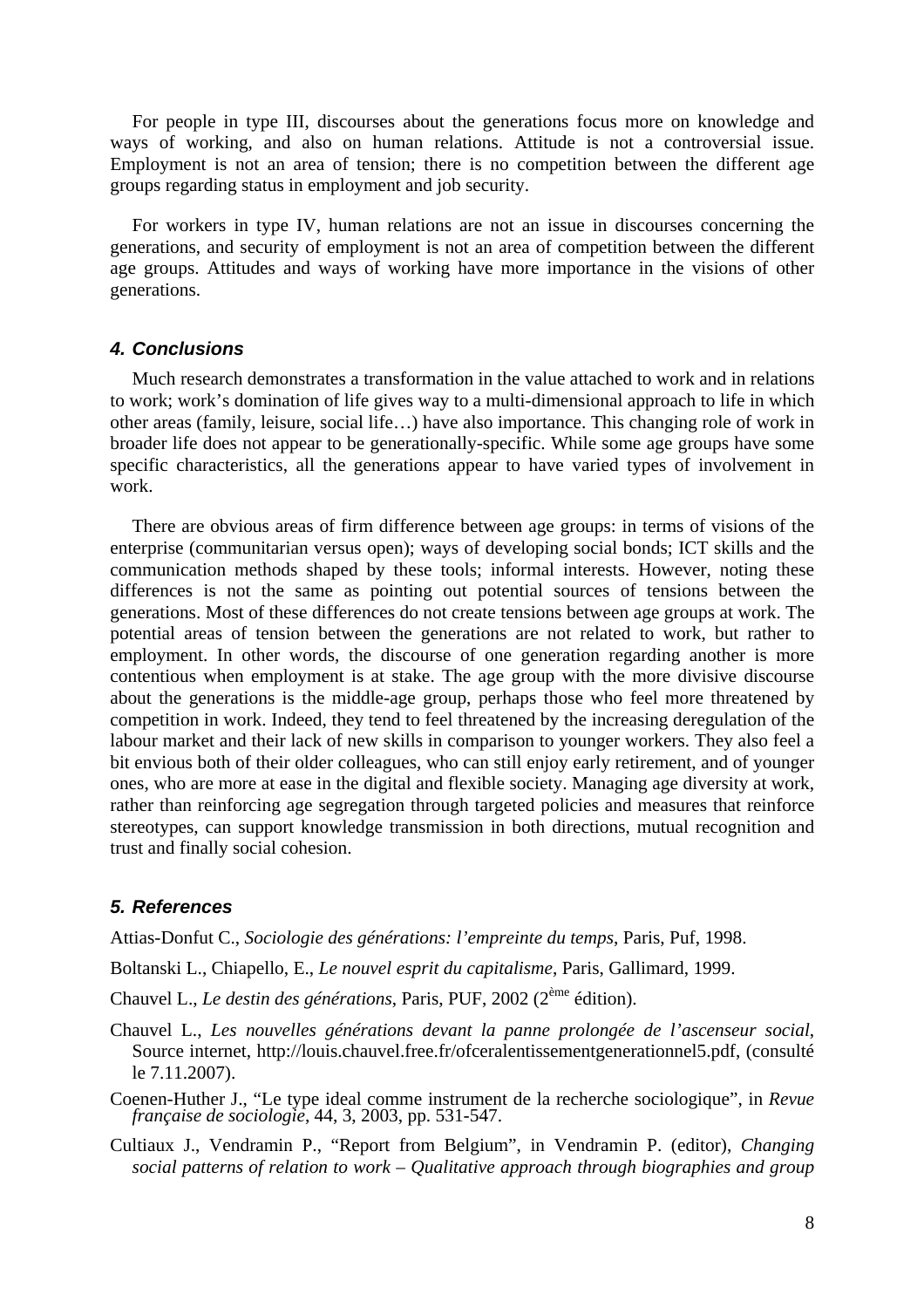*inerviews*, Report of the SPReW projet (CIT5-028048), 6PC, European Commission, DG Research, 2008, pp. 15-64. Téléchargeable à l'adresse suivante : http://www.ftunamur.org/sprew

- Cultiaux J., Vendramin P., "The diversity of forms of relation to work: an outcome of attitudes and life courses rather than generations", in Vendramin P. (ed.), *Generations at work*, Peter Lang, to be published.
- Flamant N., *Les jeunes, les seniors et l'entreprise Faux débats, vraies questions*, Étude Entreprise & Personnel, Paris, 2005.
- Gauthier M., *Insertion professionnelle des policiers des générations X et Y. Bilan raisonné de la littérature*, Document produit à la demande de l'Ecole nationale de police du Québec, Observatoire jeunes et société, Québec, 2008.
- Giddens A., *Les conséquences de la modernité*, Paris, L'Harmattan, 1994.
- Guillaume J.-F., Lalive d'Epinay, C., Thomsin, L., *Parcours de vie. Regards croisés sur la construction des biographies contemporaines*, Éditions de l'Université de Liège, 2005.
- Inglehart R., Baker W. E., "Modernization, cultural change, and the persistence of traditional value ?" *American sociological review*, vol. 65, n° 1, 2000, pp. 19-51.
- Jurkiewicz C. E., Brown R. G., "*Gen X-ers vs. boomers vs matures: generational comparisons of public employee motivation*", in Review of public personnel administration, 18, 1998, pp. 18-37.
- Kohli M., "The world we forgot: a historical review of the life course" in Marshall V.W. (ED.), *Later life: the social psychology of aging*, London, Sage, 1986.
- Maier R., *Life course and social policy*, Paper presented for the RECWOWE state of the art Conference, Warsaw, June 13th 2007.
- Mannheim K. (1ère edition 1928), *Le problème des générations*, Paris, Armand Colin, 2005.
- Molitor M., "L'herméneutique collective" in Rémy J. et Ruquoy D., *Méthodes d'analyse de contenu et sociologie*, Bruxelles, Facultés universitaires Saint-Louis, 1990, pp.19-36.
- Nicole-Drancourt C., Roulleau-Berger L., *Les jeunes et le travail*. 1950-2000, Paris, Puf, 2001.
- Paugam S. (2000), *Le salarié de la précarité*, Puf, Paris.
- Piotet F., *Emploi et travail. Le grand écart*, Paris, Armand Colin, 2007.
- Riffault H. et Tchernia J.-F. (2002), "Les Européens et le travail: un rapport plus personnel", in *Futuribles*, n°227, pp. 63-77.
- Schnapper D., *La compréhension sociologique. Démarche de l'analyse typologique*, Paris, Puf, 1999.
- Schutz A., Luckmann T. *Structures of the Life-World*, Volume I. Evanston, Illinois, USA: Northwestern University Press, 1973.
- Tchernia J.-P., "Les jeunes européens, leur rapport au travail", dans Galland O., Roudet B., *Les valeurs des jeunes*, Paris, La Découverte, 2005, pp. 205-228.
- Vendramin P. (ed.), *Changing social patterns of relation to work Qualitative approach through biographies and group inerviews*, Report of the SPReW projet (CIT5-028048), 6PC, European Commission, DG Research, 2008a. Downloadable: http://www.ftunamur.org/sprew